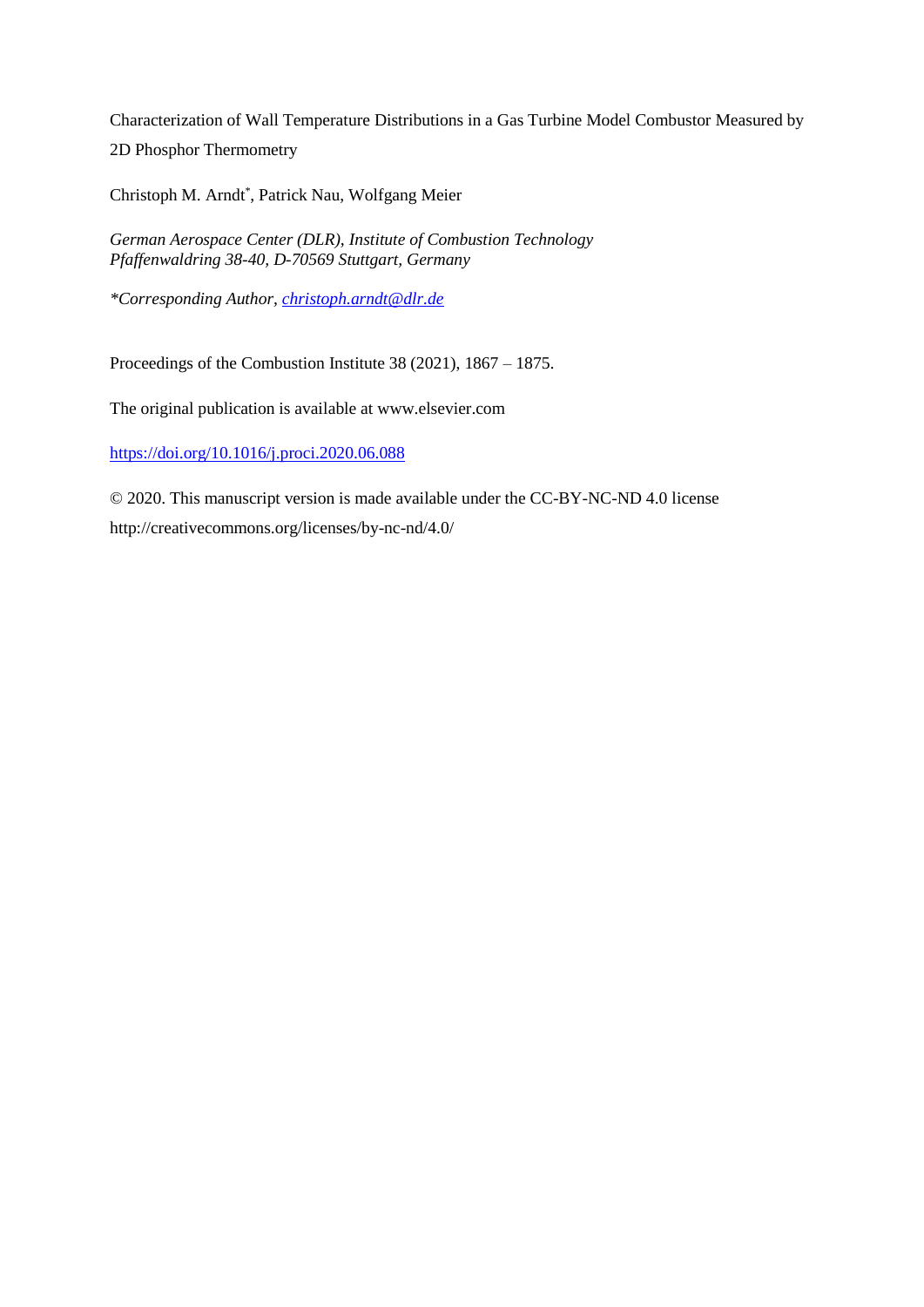### **Abstract**

Instantaneous 2D phosphor thermometry was performed on the windows and combustion chamber posts of an optically accessible dual-swirl gas turbine model combustor operated with CH<sup>4</sup> at atmospheric pressure. Two phosphors were used in order to measure different surface temperature ranges: YAP:Eu (temperature range 850 K – 1150 K) and YAG:Eu (temperature range 1100 K – 1300 K). Phosphor coatings were applied to the combustion chamber post and to three vertically oriented stripes on one combustion chamber window. Using interpolation, this allowed the determination of the surface temperature of the complete combustion chamber window. Heat losses across the combustion chamber window were determined by measuring the surface temperature on the inner and outer surface of the window. The phosphor coating was illuminated using the fourth harmonic of a Nd:YAG laser, which was formed into a broad light sheet. The spatially resolved, temperature-dependent decay rate of the phosphorescence was measured with a high speed CMOS camera. Three flames with similar flow fields and thermal powers between 22.5 kW and 30 kW and equivalence ratios between 0.63 and 0.83 were studied. Because the flame characteristics including flow field, heat release and temperature distributions were known from previous measurements the interaction between the flame and the surface temperature could be examined. In this way, the different wall temperatures of the flames could be explained.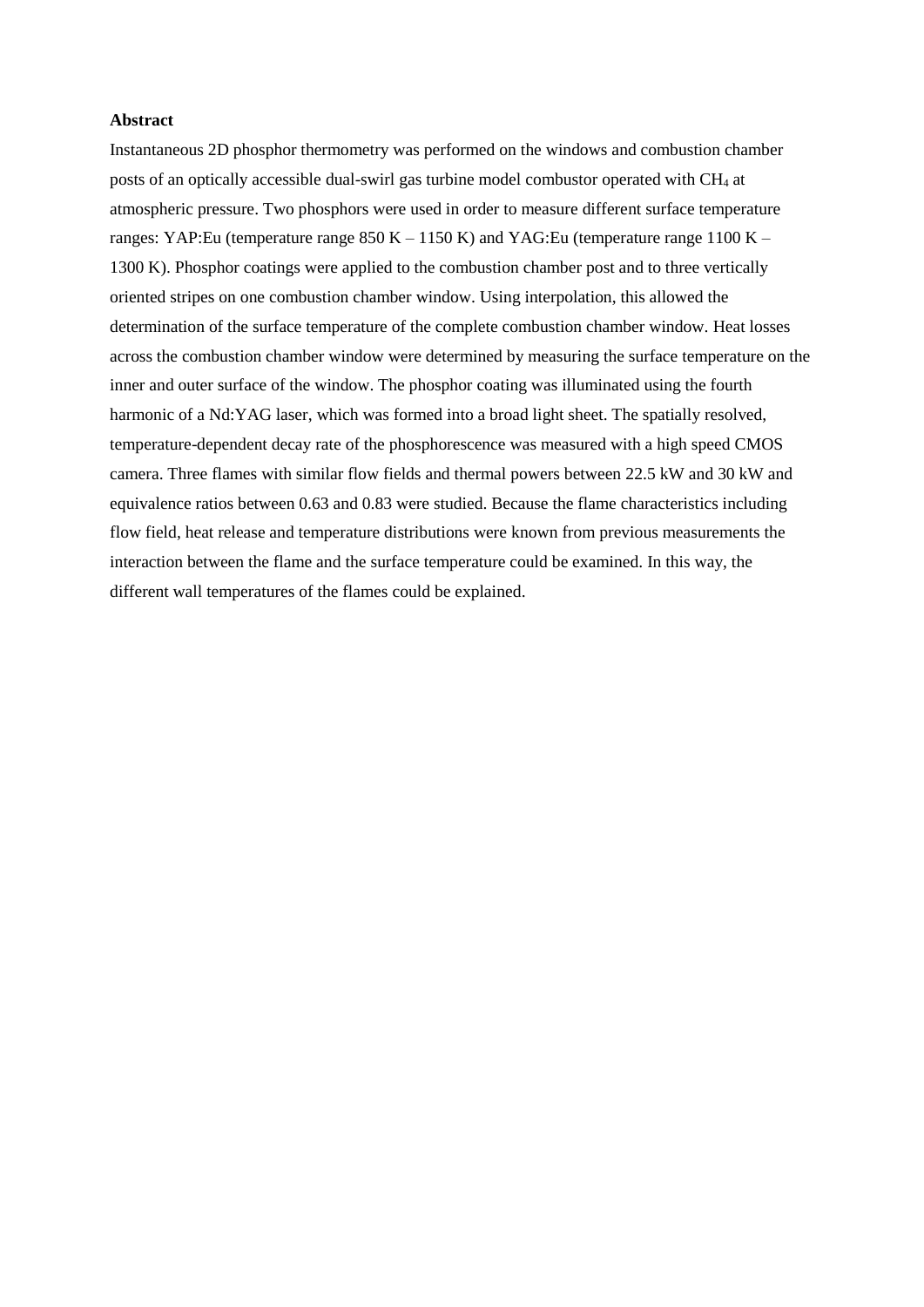# **Introduction**

The design of modern combustion chambers for gas turbines is essentially based on the use of advanced CFD tools, whose verification and further development in turn depends to a large extent on the availability and quality of validation measurements. Detailed investigations on model combustors have contributed considerably to the progress in this field, especially by the application of laser-based measurement techniques [\[1\]](#page-15-0). Important quantities for model validation such as flow field, flame temperatures and species concentration, have been documented with good accuracy for a number of test cases [\[2,](#page-15-1) [3\]](#page-15-2). While burner geometry and operating conditions are usually well described in the corresponding data sets, the temperature distributions of the combustion chamber walls are often missing as important boundary conditions. In CFD models, on the other hand, different assumptions for wall temperatures (e.g. adiabatic walls vs. isothermal walls) can lead to different results regarding the flame shape in the simulations [\[4\]](#page-15-3).

Phosphor thermometry has proven to be a reliable and precise technique for wall temperature measurements in harsh environments and in combustion applications [\[5,](#page-15-4) [6\]](#page-15-5). For this purpose, the surface is coated with a thin phosphorescent layer. After excitation by a light source (preferably a short-pulse laser, with the pulse length being short in comparison to the phosphor decay time), the decay of the phosphorescence signal is recorded. Because quenching reduces the lifetime at higher temperatures, the lifetime is very sensitive to the temperature. Alternatively, the intensity ratio of different emission bands can be used. This approach however is less sensitive and prone to systematic errors. Most studies use photomultiplier tubes (PMTs) to record the decay rate. This allows only point measurements and long measurement times are necessary to cover for example a complete combustor wall. Two dimensional measurements can not only enable shorter measurements times, but also a better observation of transient effects. Most applications of 2D phosphor thermometry use the intensity ratio approach [\[7,](#page-15-6) [8\]](#page-15-7), especially for measurements of gas temperatures, where phosphor particles are seeded into the flow [\[9-11\]](#page-15-8).

An early approach of Omrane et al. for temporally resolved lifetime 2D phosphor thermometry relied on a framing camera with eight independent detectors [\[12\]](#page-15-9). The availability of high-speed cameras simplifies the experimental setup, data evaluation and accuracy, because no individual pixels must be overlapped [\[13,](#page-15-10) [14\]](#page-15-11).

In the current study, phosphor thermometry was applied to a dual-swirl gas turbine model combustor (GTMC) that has previously been characterized using different laser techniques [\[15-18\]](#page-15-12). The combustion chamber was equipped with quartz windows on four sides and was operated with  $CH<sub>4</sub>$  at atmospheric pressure. Three different flames with varying thermal power and equivalence ratio were studied. Wall temperature distributions were determined on the inner and outer surface of the windows so that it was also possible to determine the heat flux through the windows. The results of the measurements represent an important supplement to the existing experimental data sets for model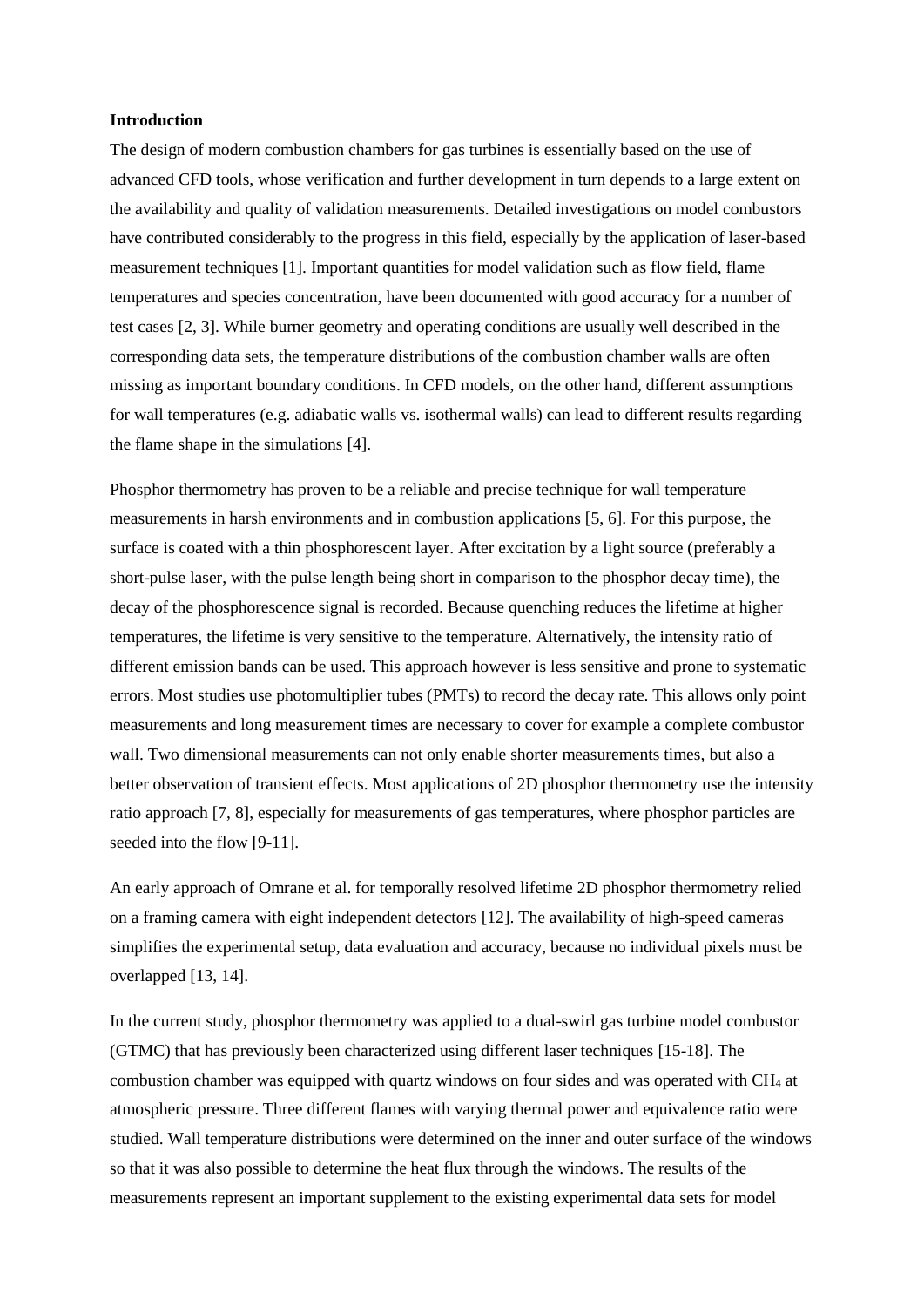validation. A particular goal of this paper is to associate surface temperatures of the windows with the properties of flames, i.e. to explain the shapes of the temperature distributions with the characteristics of the flames. Therefore, the distributions of the flow field, the heat release and the flame temperature were analyzed with the main focus on the near-surface regions. In this way, differences in the wall temperature distributions of three investigated flames could be attributed to the differences of the flame shapes. Because the surface temperatures cover a broad range from  $850 K - 1350 K$ , a combination of phosphors was necessary. Using a high-speed CMOS camera with a frame rate of 775 kHz, it was possible to measure decay rates from 3 ms down to 1 µs. Thus a broad dynamic range comparable to a conventional PMT setup could be covered.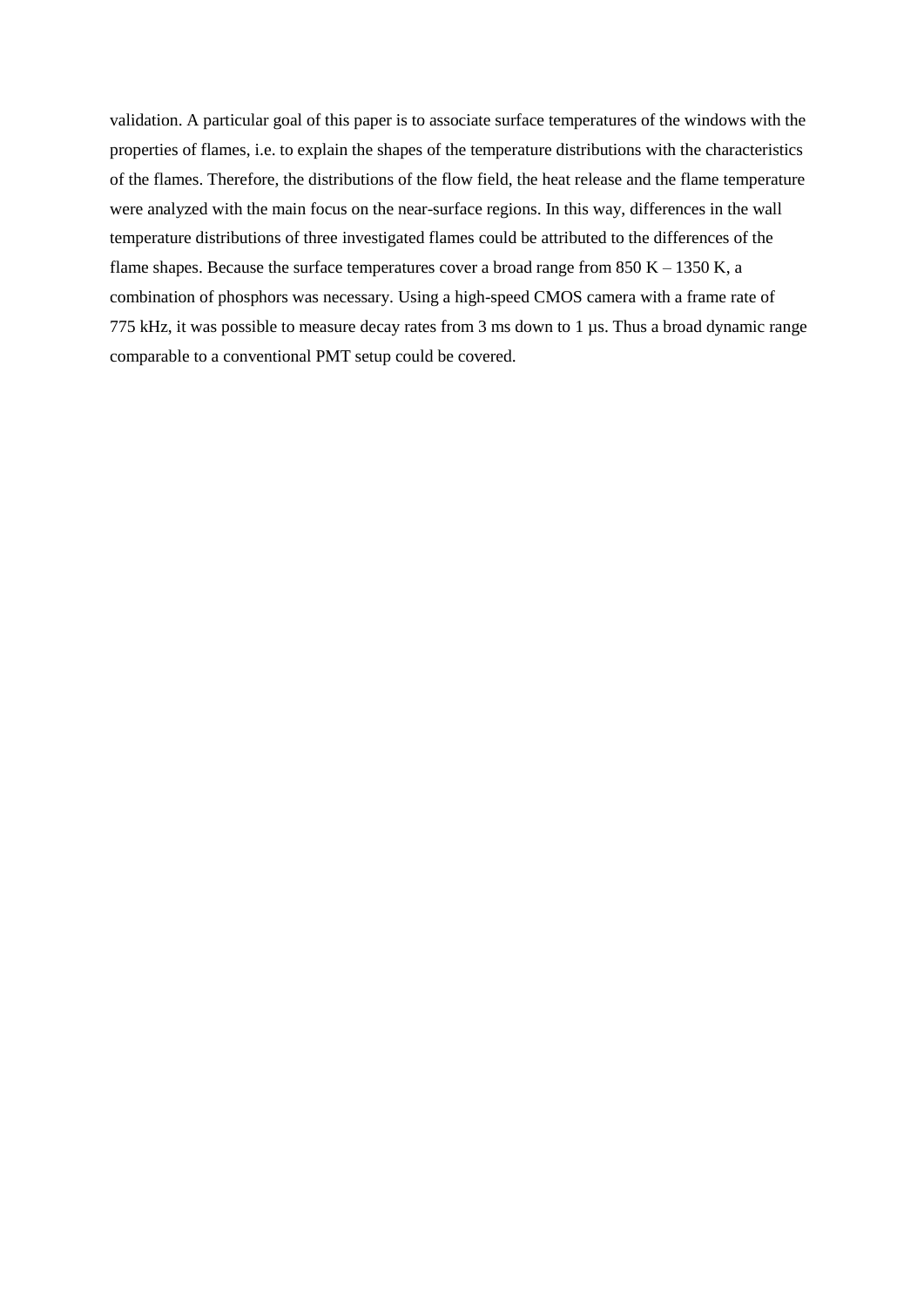# **Experiment and Data Evaluation**

# SFB606 GTMC

A schematic of the burner, termed SFB606 GTMC is shown in [Figure 1.](#page-4-0) Details on the geometry can be found in the literature [\[15,](#page-15-12) [17\]](#page-15-13), and only a brief overview is provided here.



<span id="page-4-0"></span>*Figure 1. Schematic of the SFB 606 dual swirl gas turbine model combustor. Color coded are the measured wall temperatures for flame B. The projection in this figure is chosen in such a way that one looks onto the windows at an angle of 45° and thus a post appears in the center of the picture. The measurement regions on the windows are marked by the black rectangles and the measurement region on the combustion chamber post by a white rectangle. Temperatures between the measurement regions were linearly interpolated and the resulting temperature fields were mirrored along the symmetry axis.*

The vertically arranged combustion chamber has a cross section of 89 x 89 mm<sup>2</sup> and a height of 112 mm. Air is supplied to the combustion chamber via two concentric, co-rotating swirlers, each being fed through a separate plenum chamber. The mass flow to each swirler can be controlled independently, allowing to set the air split ratio *L* (defined as the mass flow ratio between the outer and inner air swirler). For the current study, the air split ratio was fixed at  $L = 1.6$ , corresponding to equal pressure loss across both swirlers.

Fuel is injected through a ring of 60 holes (0.5 mm diameter each) located in the inner air nozzle, 12 mm below the nozzle exit. This results in a partial ("technical") premixing, before the fuel/air mixture enters the combustion chamber. Three flames were compared. The air mass flow was kept constant while the fuel mass flow was varied, resulting in thermal power and equivalence ratios of the flames between 22.5 kW  $\langle P_{th} \rangle$  < 30 kW and 0.63  $\langle \varphi \rangle$  < 0.83, respectively (cf. Table 1).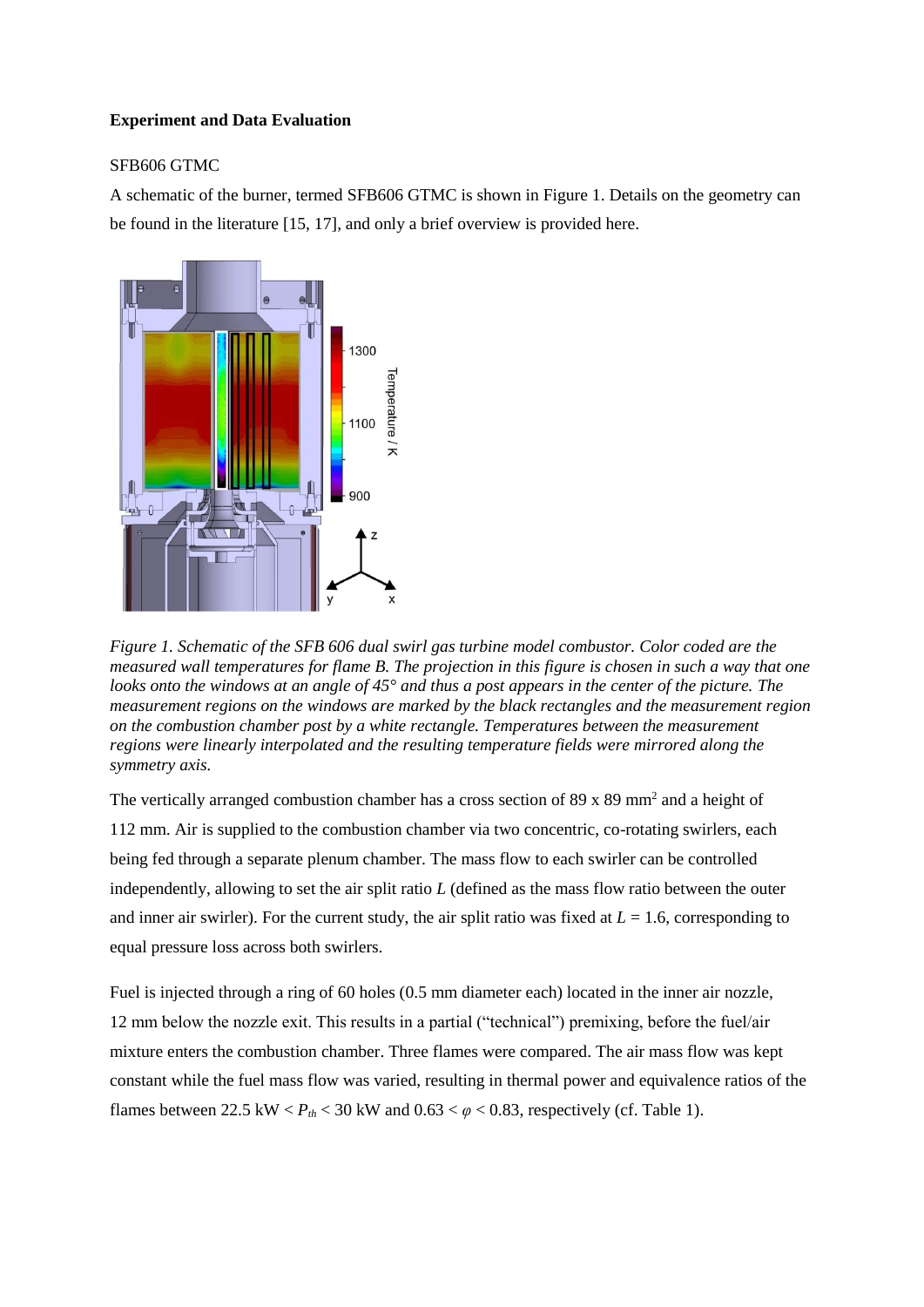*Table 1. Operating conditions. Tad is adiabatic flame temperature,* ̇ *are the mass flow rates for air in the inner and outer swirler and for CH4.*

| Flame $P_{th}$ $\phi$ T <sub>ad</sub> |      |      |               | $\dot{m}_{air,in}$ $\dot{m}_{air,out}$         | $\dot{m}_{CH_4}$ |
|---------------------------------------|------|------|---------------|------------------------------------------------|------------------|
|                                       |      |      |               | $[kW]$ [-] $[K]$ $[g/min]$ $[g/min]$ $[g/min]$ |                  |
| A                                     | 22.5 |      | 0.63 1720 283 | 453                                            | 27               |
| B                                     | 25   | 0.7  | 1837 283      | 453                                            | 30               |
| C                                     | 30   | 0.83 | 2030 283      | 453                                            | 36               |

The combustion chamber offers very good optical access from all four sides and is equipped with several ports for dynamic pressure probes. The coordinate system has its origin in the center of the swirler at the burner exit plane.

### Phosphor thermometry

Phosphor coatings were applied to the quartz walls and combustion chamber posts with a mixture of a commercial binder (HPC binder, Zyp coatings) and the phosphor powder (YAP:Eu and YAG:Eu, Phosphor Technology). A mixing ratio of 0.2 g phosphor powder to 1 mL binder was used. The mixture was spray-painted onto the surface with an air brush (Badger 100). Coatings were applied as three 5 mm wide, vertically stripes on the windows at  $x = 0$ , 16.5, 33 mm. In comparison to coating the entire window, the partial coating reduces a possible effect on radiation heat loss. Separate windows were used for each phosphor. To increase homogeneity of the coating, several layers were painted on the window and each one was dried with a heat gun. After the coating, the substrates were heated in a furnace at 350°C for 1 h and 1000°C for 1 h. The layer thickness was controlled with a coating thickness gauge (Sauter, TE 1250-0.1FN) to achieve a thickness of about 10  $\mu$ m. In previous experimental [\[19\]](#page-15-14) and theoretical [\[20\]](#page-15-15) studies, only negligible influence on thermal conductivity of the windows and on the measured temperatures was found for thicknesses  $\langle 20 \mu m$ .

The forth harmonic of a Nd:YAG laser (Spitlight 600, Innolas GmbH, 15 Hz repetition rate, 6 ns pulse length, 20 mJ pulse energy at 266 nm) was used for excitation of the phosphors. The laser beam was expanded to a slightly expanding sheet with a cylindrical  $(f_1 = -25 \text{ mm})$  and a spherical lens  $(f_2 = +600 \text{ mm})$  to illuminate an area of 115 x 5 mm<sup>2</sup>. The laser energy density was approximately  $3 \text{ mJ/cm}^2$ .

Phosphorescence was collected by a high speed CMOS camera (LaVision HSS 8, AOI 128 x 24 pixel, frame rate 775 kHz), equipped with a wide angle lens  $(f = 12$  mm,  $f/1.4$ , Computar). The angle between laser sheet and camera was about 30°. A longpass filter with a cut-on wavelength of 600 nm (FELH0600, Thorlabs) was used to block laser radiation and most flame emissions, while transmitting the phosphorescence of both phosphors (peak emission at 615 nm [\[21\]](#page-15-16)). The camera was triggered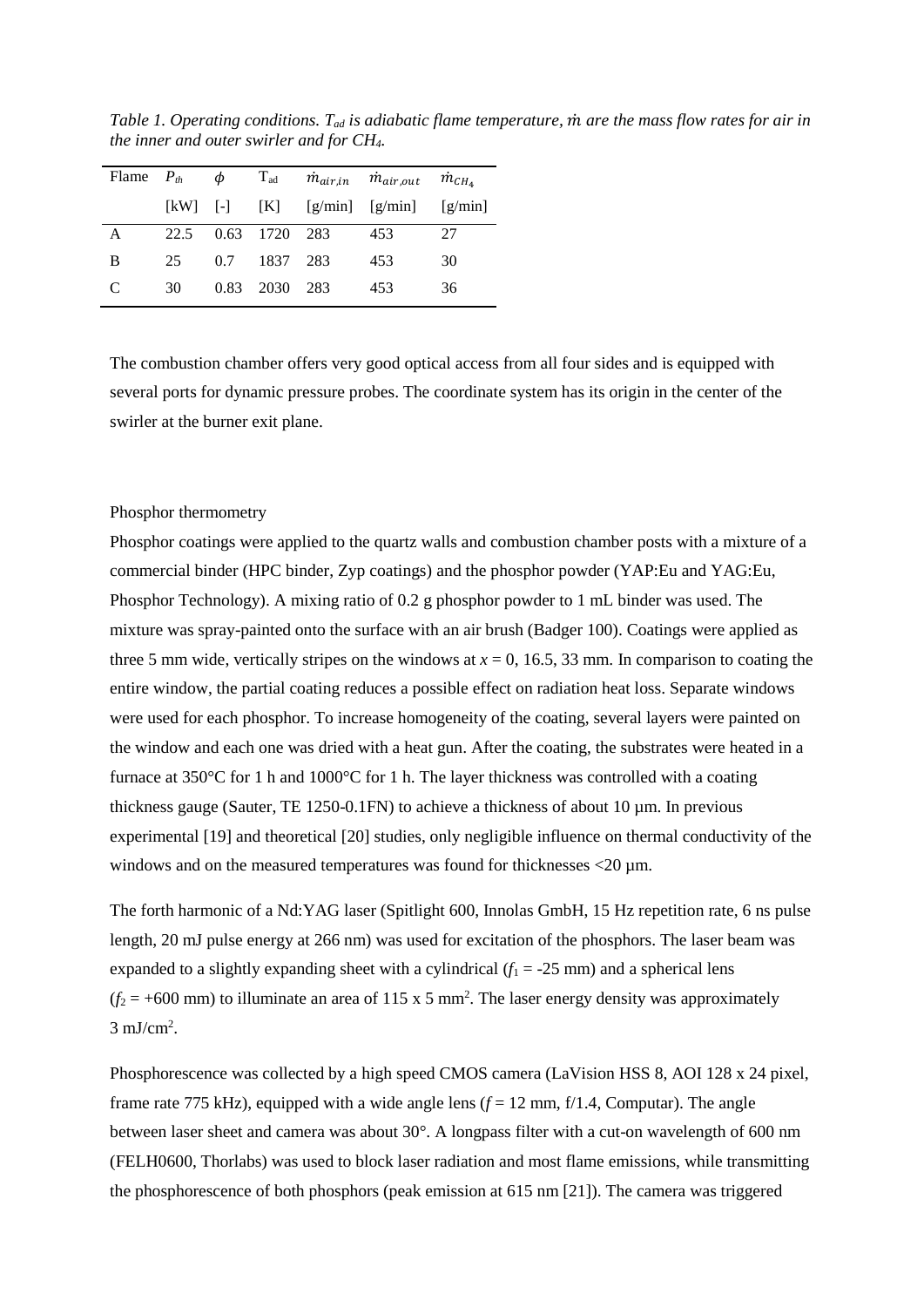0.28 ms before the laser pulse to quantify the offset intensity. Depending on the decay rate of the phosphor, 600 to 3000 images were recorded after each laser pulse, and typically 200 laser shots were recorded for each flame condition.

#### Calibration and data evaluation

Calibration measurements were performed in an optical accessible furnace (M104, Heraeus). A coated sample was placed in the furnace and the temperature was increased step-wise. At each furnace temperature, 50 to 100 single shot temperature measurements were performed. The same laser and camera setup was used for the calibration measurements to avoid systematic errors. Instead of the commonly used mono-exponential fit, a bi-exponential non-linear fit was used to determine the decay rate, because of the multi-exponential shape of the phosphorescence decay curves. The fitting window was set from the beginning of the curve until the intensity dropped to 5% of the initial value. The same fitting procedure was used both for the calibration measurements and flame measurements. The measured decay rates at each furnace temperature for both phosphors are shown in [Figure 2.](#page-6-0)



<span id="page-6-0"></span>*Figure 2. Calibration measurements (top) and sensitivity (bottom) for the two investigated phosphors YAG:Eu and YAP:Eu.*

The phosphors were chosen to cover a total temperature range of  $850 K - 1350 K$ . A polynomial was fitted to the experimentally obtained decay rates to obtain a calibration formula. Because the maximum temperature that could be achieved with the used oven was 1260 K, the calibration polynomial was linearly extrapolated for YAG:Eu. For comparison, the decay rates obtained in a different furnace using a photomultiplier tube [\[22\]](#page-16-0) instead of a camera, are also shown, and agree very well with decay rates obtained with the camera. Differences of the gain of the individual pixels were not tested for the current setup. In the literature, deviations on the order of 1% were reported [\[23\]](#page-16-1). A pixel-wise evaluation of the surface temperature during the calibration procedure showed no significant pixel-to-pixel variations. The temperature sensitivity of the phosphors is characterized with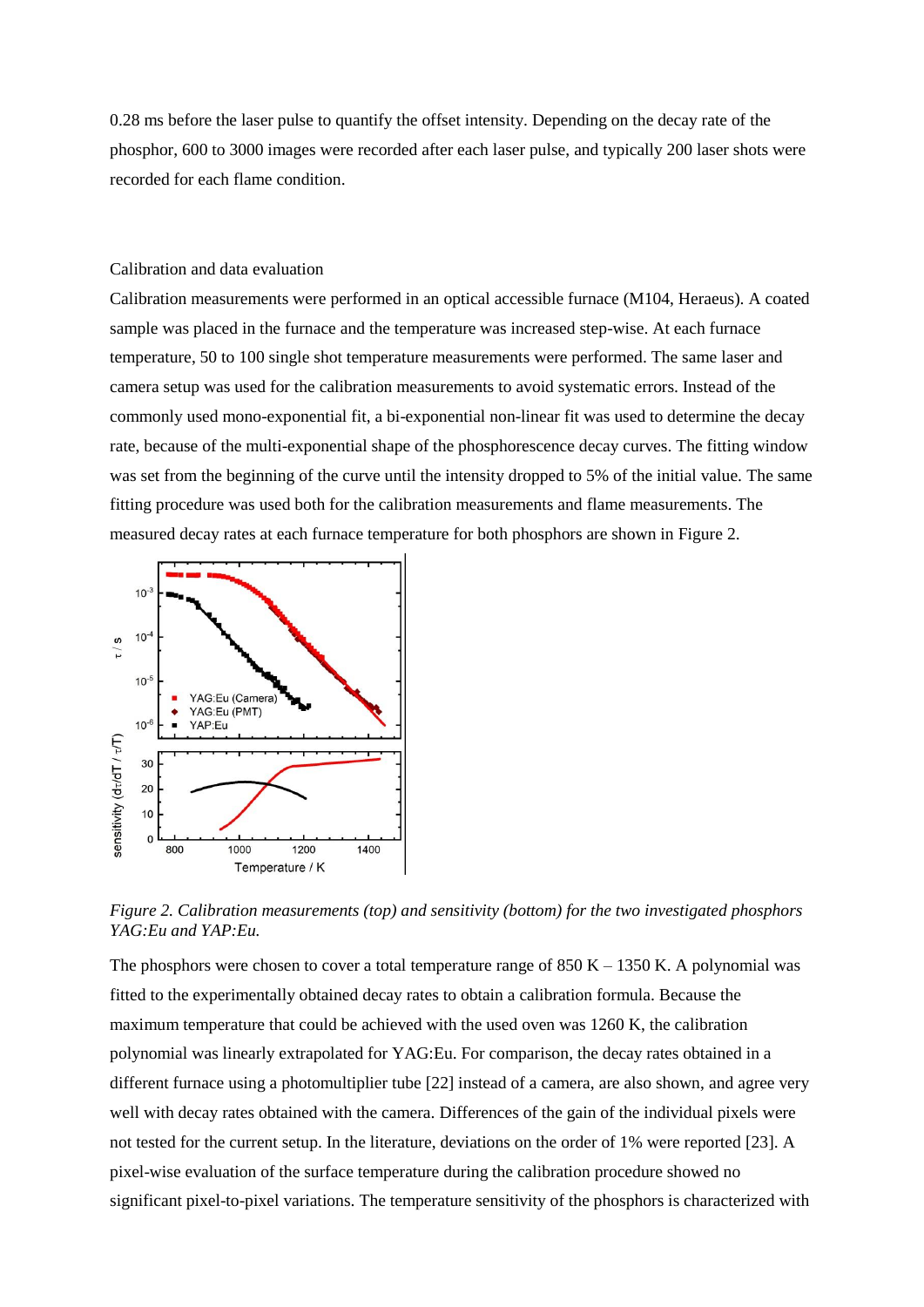the normalized derivative of the calibration polynomial  $\left(\frac{d\tau}{dT} / \frac{\tau}{T}\right)$ , with temperature *T* and decay rate *τ*). YAP:Eu was used for temperatures between  $850 K - 1150 K$  and YAG:Eu above 1100 K. In these temperature regions the sensitivity factor is above 20 and allows precise temperature measurements.

The minimal measureable decay time is on the order of  $1 \mu s$ , even if the interframe time is slightly longer. The decay time is defined by a decay to 1/e, and thus also measurement points at a later time in the signal (i.e. with intensities below 1/e) can be used for the fit. For measurements in the calibration furnace with good signal-to-noise ratios, the standard deviation (based on 100 single shots) of a decay time of 1 µs is on the order of 3%. The derived temperature standard deviation is even smaller, depending on the sensitivity of the used phosphor at the specific temperature. A minimum of 4 - 5 data points is required for a robust fit for well-defined conditions (i.e. during calibration). For measurements in reactive flows, more data points are desirable. The exposure time has to be balanced between the signal level and the decay time. A typical minimal exposure time is 1 µs for high speed cameras and sufficient for the here observed decay times. A shorter exposure time (and higher frame rate) typically also enhances the dynamic range of the measurement.

The standard deviation of the decay rate is, especially for the short decay rates, somewhat higher (up to 10%) compared to a conventional PMT setup due to the reduced number of data points. Due to the high temperature sensitivity and the exponential dependence of the decay time on the surface temperature the standard deviation in the temperature is still below 1%. Day-to-day variations in the temperature measurements are below 1% for  $T < 1100$  K.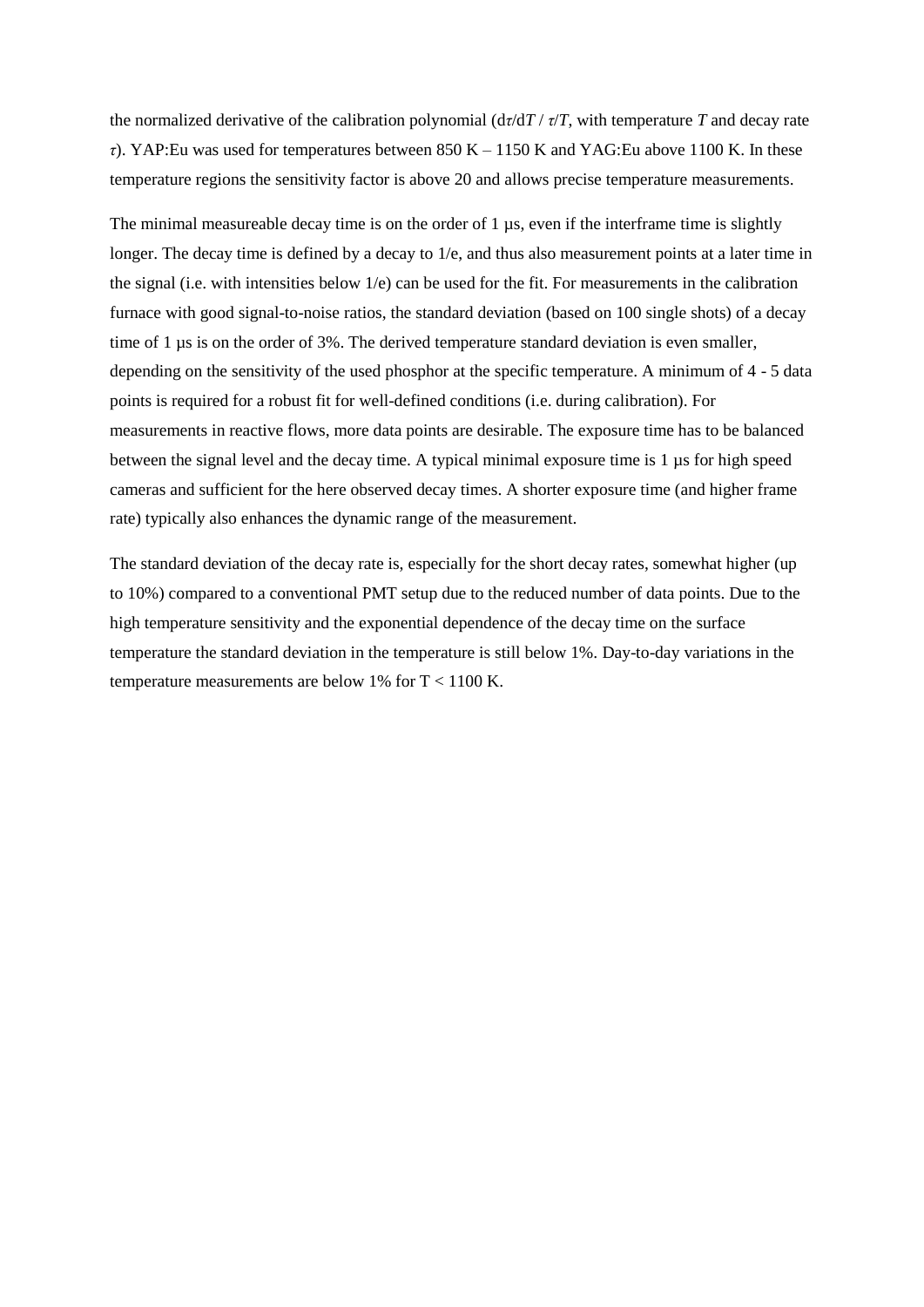### **Results and Discussion**

Characterization of the studied flames

This section provides a short characterization of the three flames examined. [Figure 3](#page-8-0) compares the mean OH\* chemiluminescence (CL) intensity distributions.



<span id="page-8-0"></span>*Figure 3. Averaged OH\* chemiluminescence distributions. Each image is normalized to its maximum.*

All flames exhibit a V-shape and the flame base is lifted approximately 8 mm from the burner face plate. With varying thermal power, the axial and radial extent of the flame brush remains similar and extends to axial locations of  $z = 50$  mm. The apex angle of the flame is smaller for flame A in comparison to flames B and C. With increasing  $\varphi$  and  $P_{th}$ , the integrated OH<sup>\*</sup> CL intensity increases, as expected (not visible due to the normalization on the corresponding maximum of each flame). The CL distribution also becomes more homogeneous (higher intensities on the centerline) with increasing *Pth*.

[Figure 4](#page-8-1) shows the mean velocity fields.



<span id="page-8-1"></span>*Figure 4. Mean velocity fields. Shown is the total velocity, and overlaid are the streamlines.* 

The similarity between them is not surprising because the air mass flow is the same for the three cases. With increasing thermal power, the velocities in the upper part of the inner recirculation zone become lower while they increase close to the nozzle. The shape of the flow field (apex of the inflow, position of the inner and outer recirculation zone) is almost identical for all three flames. For interpretation of the combustion chamber wall temperatures, the flow field near the walls is of particular interest. The inflowing jet reaches the walls at  $z \approx 35$  mm. For  $z < 35$  mm and  $|x| > 20$  mm, an outer recirculation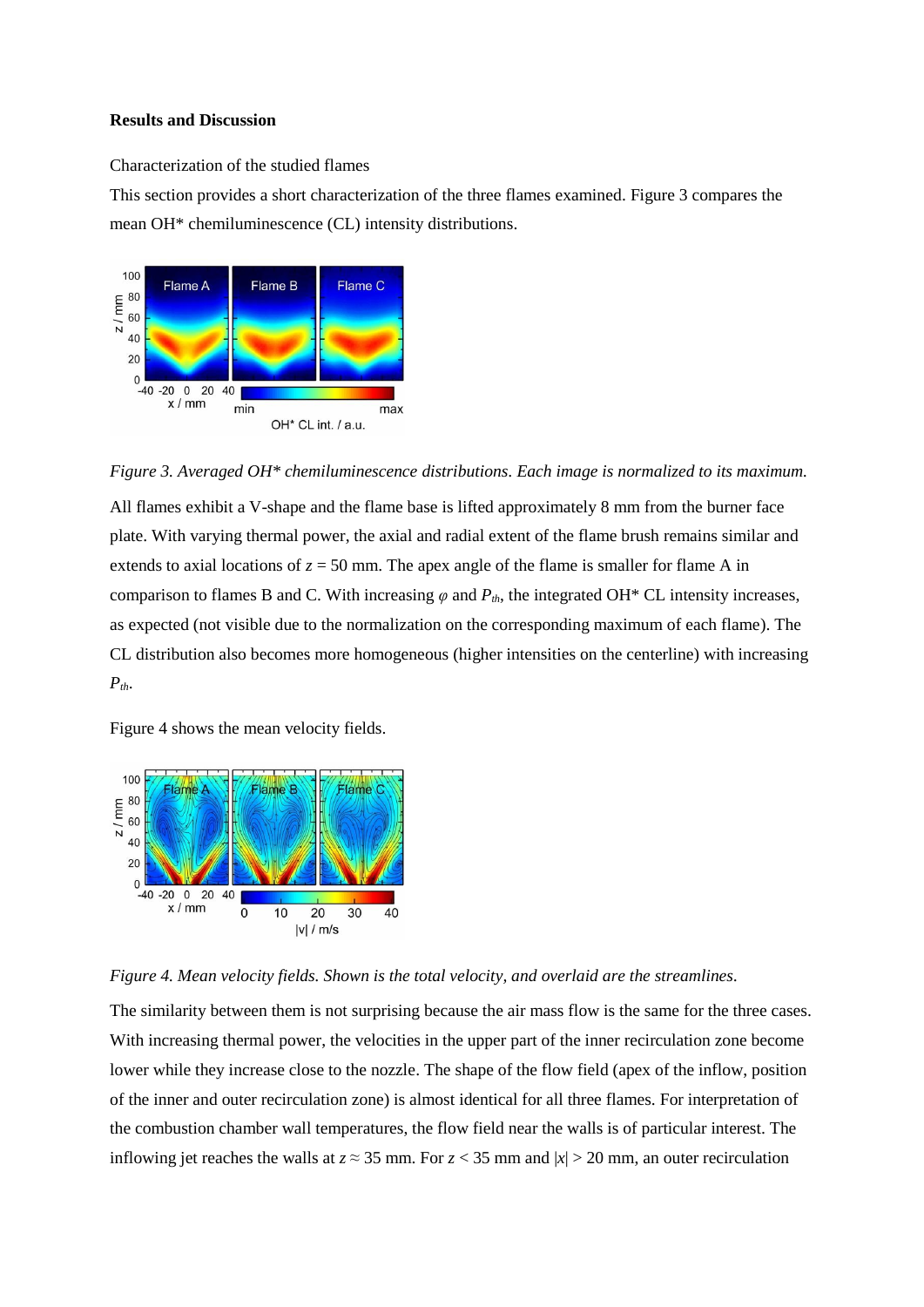zone is visible. For *z* > 35 mm, the flow remains parallel to the wall surface throughout the height of the combustion chamber.

[Figure 5](#page-9-0) shows the gas temperatures fields inside the combustion chamber, interpolated from pointwise laser Raman measurements. Details on the measurements can be found in [\[15,](#page-15-12) [16\]](#page-15-17).



<span id="page-9-0"></span>*Figure 5. Gas temperatures Tgas (interpolated from pointwise laser Raman measurements) for flame A and B. Tgas is not available for flame C.*

Here, measurements were only performed in one half of the combustor, and the results were mirrored in order to get a better overview. Due to the optical arrangement, measurements could not be performed for  $x > 27$  mm and  $z > 80$  mm. The lowest temperatures of approximately 350 K occur in the inflow region for both cases. For  $z > 50$  mm, the flame reactions are complete in the measurement region for both flames and the temperature in the combustion chamber is nearly constant at all radii. Slightly higher temperatures are observed further away from the symmetry axis. The absolute temperatures for flame A are lower than those of flame B due to the lower equivalence ratio and thermal power. Comparing the temperature distributions of the two cases, a much larger region of lower temperatures in the inflow region is present for flame A. This is due to the slower burnout, which is caused by the lower reactivity of the mixture due to lower  $\varphi$  and thus lower flame temperature (in comparison to flame B).

### Wall temperatures

Sample 2D results of phosphor thermometry for Flame B are shown in Fig. 1. Here, the window regions marked by black rectangles as well as the combustion chamber post (marked by a white rectangle) correspond to the regions where phosphor coatings were applied. On the windows, measurements were performed in three of the marked regions (center of the window, and two offset stripes), and temperatures between those regions were linearly interpolated and the resulting temperature fields were mirrored along the symmetry axis. While the shape of the temperature distribution is similar both on the quartz combustion chamber windows and on the Inconel combustion chamber posts, the temperature on the windows is  $100 K - 200 K$  higher, depending on the operating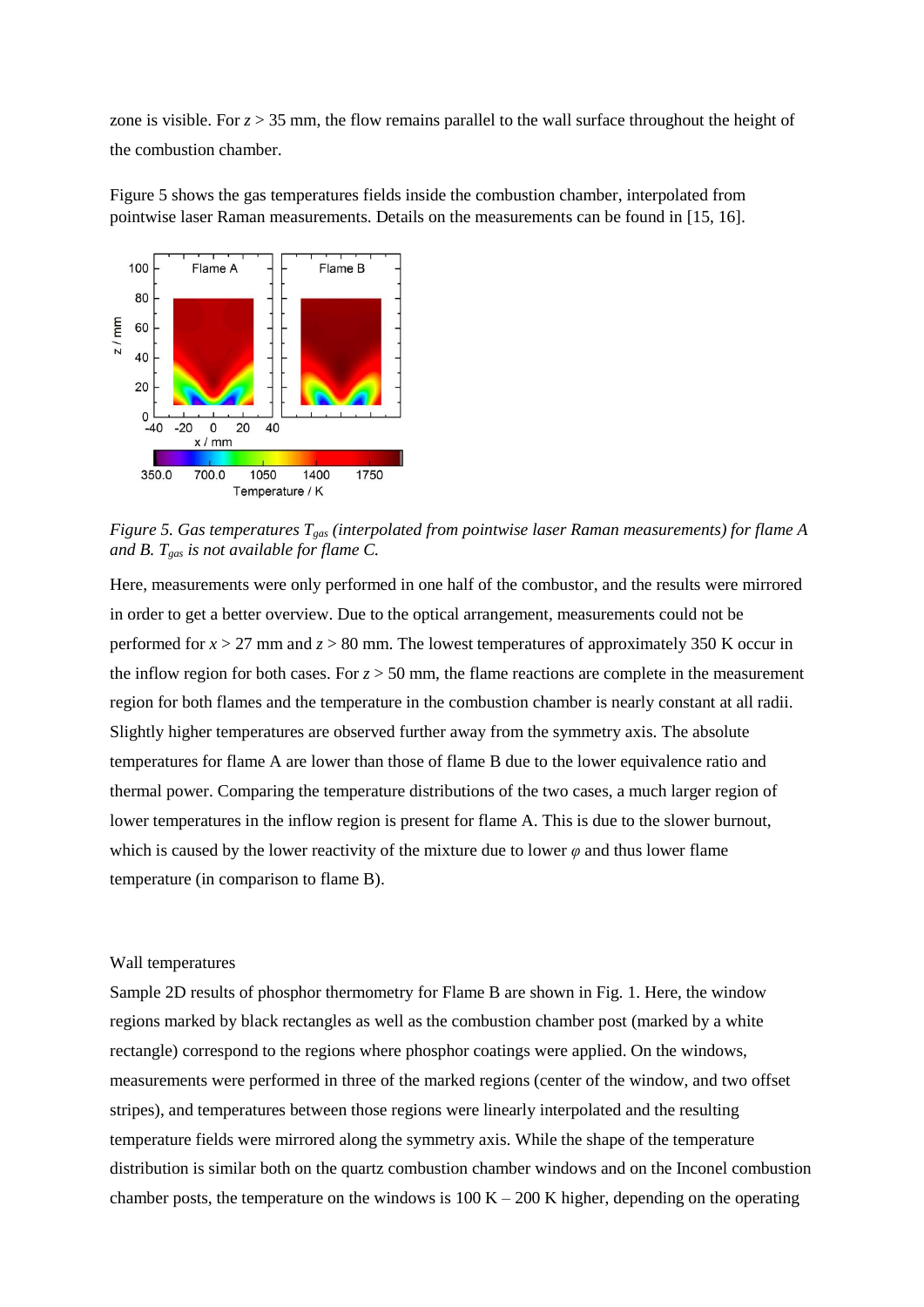condition, due to the higher thermal conductivity of the Inconel combustion chamber posts. The largest temperature differences between combustion chamber posts and windows were observed for the highest thermal power case.

The averaged (typically from 200 single shots) 2D-interpolated temperatures on the inner surface of the combustion chamber windows are shown in [Figure 6.](#page-10-0) Measurements were performed on one half of the windows and were mirrored in order to get a better overview.



<span id="page-10-0"></span>*Figure 6. Interpolated combustion chamber window temperatures on the inner surface of the window for the three flames(mirrored around the symmetry axis). The position of the phosphor coating stripes is marked by the black rectangles.*

For the results presented here, temperature measurements using two different phosphors were performed in order to increase the accessible temperature range. Temperatures below *Tsurf* = 1150 K correspond to measurements using YAP:Eu, while temperature above  $T_{\text{surf}} = 1100 \text{ K}$  correspond to measurements using YAG:Eu. In the overlapping region, the temperatures of the two phosphors were averaged.

Significant differences are seen between the three distributions. As expected, the flame with the highest *Pth* leads to the highest *Tsurf* with a maximum value of 1330 K. However, also the shape of the distributions of flame A and C are different. The distribution for flame C is quite good to follow. From the distributions of CL, velocity and *Tgas* presented above it is obvious that hot combustion products reach the windows with relatively high velocity at  $z \approx 50$  mm. Thus, the highest  $T_{surf}$  is expected around this location. Because  $T_{surf}$  is lower than  $T_{gas}$ , the gas suffers heat loss on its further way downstream along the window and therefore also *Tsurf* decreases slightly. Just above the burner face, the medium level of *Tsurf* around 1000 K is explained by the heat delivered by the outer recirculation of hot gas and heat loss at the surfaces. For flame A, in contrast, the highest *Tsurf* is observed near the corners at  $z \approx 80$  mm. This can be explained by the lower reactivity and longer burnout time of this flame. As can be seen in [Figure 3](#page-8-0) and partly in [Figure 5,](#page-9-0) it extends a bit further in axial and radial directions compared to the other flames and flame reactions are not complete when the flame first reaches the combustion chamber windows. Since the combustion chamber has a square cross section, the flame gases that flow into the corners have more space (and time) to complete reactions compared to those that flow towards the center of the windows. Therefore the gas reaching the corners has a higher temperature compared to those reaching the center of the windows. Consequently, *Tsurf* is also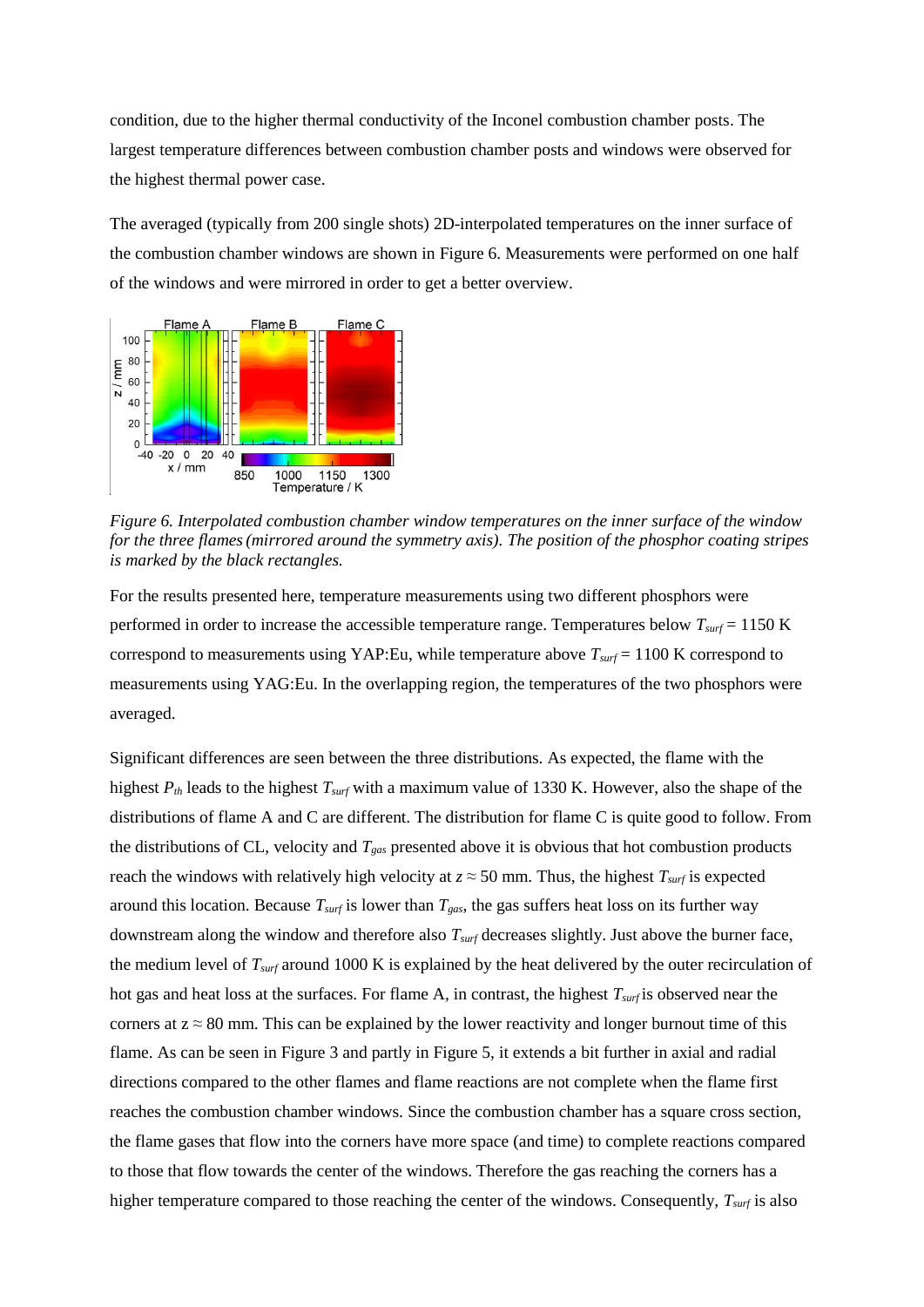high near the corners. Also, reacted gas that takes longer to reach the combustion chamber walls has less time for heat loss at the walls. Upstream of the flame region  $(z < 20$  mm), the lowest temperatures are observed. Due to the outer recirculation zone, which transports hot gas back to the flame root, the surface temperatures still remain >800 K. For flame A, the lowest temperatures upstream of the flame zone are observed in the center of the window, as explained above. The surface temperature distribution of Flame B lies approximately between those of flames A and C but closer to Flame C.

[Figure 7](#page-11-0) shows the vertical profiles of the ensemble averaged inner and outer surface temperature along the centerline of combustion chamber window at  $x = 0$  mm. A horizontal binning over a 5 pixel range was applied, corresponding to the width of the phosphor stripe.



<span id="page-11-0"></span>Figure 7. Vertical profiles of the mean value of the inner (closed symbols) and outer (open symbols) surface temperature of the combustion chamber window at  $x = 0$  mm. In the hottest region, the measurement precision is on the order of 3%, typical values in the colder regions are 1%.

First, the temperatures on the inner surface are discussed. Here, two types of temperature profiles are observed. For flame A, the surface temperature increases monotonically after a dip at  $z \approx 10$  mm for  $z > 20$  mm until it reaches its maximum at  $z \approx 75$  mm. A physical explanation for this dip at  $z = 10$  mm cannot be given based on the current dataset. Additional measurements, e.g. with an additional phosphor, might help to better understand this phenomenon. The overall shape and monotonically increase of the surface temperature up to  $z \approx 75$  mm is due to a comparably low reactivity of the mixture and thus the necessity of long residence times to complete the flame reactions. For flames B and C, the broad temperature maximum is reached around  $z = 30$  mm, and remains nearly constant for *z* < 80 mm and *z* < 60 mm for flame B and C, respectively. Here, flame reactions are completed earlier due to the increased reactivity of the mixtures and temperature changes of the gas close to the surface cannot be caused by chemical reactions, but only by heat loss at the walls. Consequently, on the way downstream, the gas temperature decreases, and subsequently also the surface temperature. This effect becomes more clearly visible with increasing thermal power. In addition to the shapes, the absolute temperatures vary between the flame cases. For flame A and C, the difference in peak temperatures is approximately 325 K or 30%.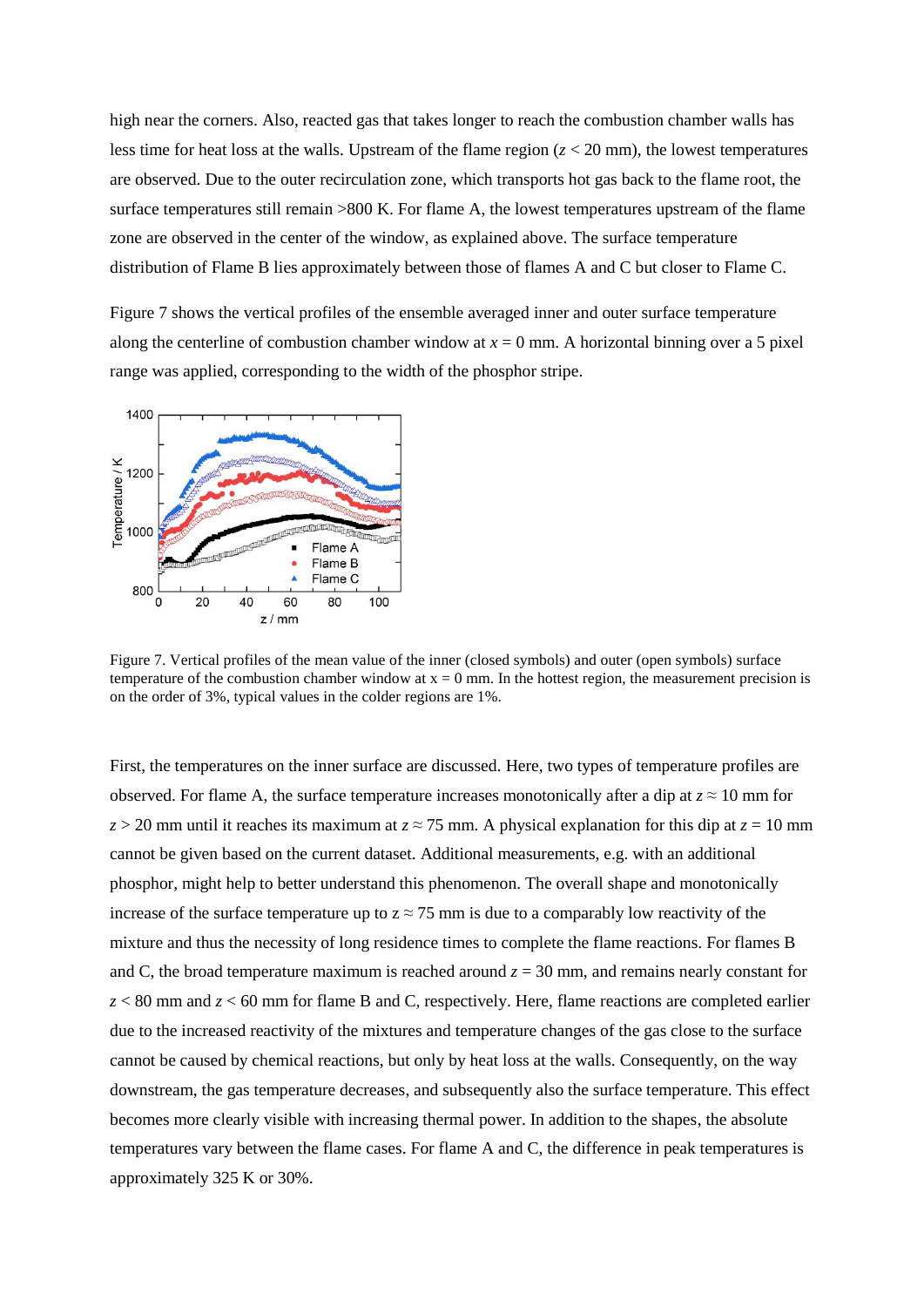Discontinuities in the temperature profiles are due to window fouling on the laser entry and detection side (at  $z = 30$  mm), reducing the local laser intensity and the signal-to-noise ratio. Further discontinuities can be observed at the transition from the phosphor overlap region and the regions where the temperature was only determined based on one phosphor ( $z = 20 - 28$  mm and  $z = 80 - 28$ ) 88 mm for Flame B and *z* = 10 – 15 mm for Flame C, where averaged temperatures of both phosphors were evaluated). The difference in surface temperatures between the two phosphors is typically  $<$  15 K, and comparable to the day-to-day reproducibility of the measurements. The measurement precision (corresponding to the standard deviation of the single shot measurements) are largest in hottest regions (40 K or 3% for  $T = 1330$  K), typical values in colder regions are on the order of 1%.

The temperatures of the outer surfaces follow the same trend as those for the inner surfaces. The profiles for Flame B and C are similar in shape, with a temperature maximum at *z* = 60 mm and  $z = 40$  mm, respectively. The temperature difference between the inner and outer surface lies between zero or close to zero for  $(z < 10 \text{ mm})$  and 80 K at approximately  $z = 50 \text{ mm}$  for flame C. Hence, upstream of the flame base, the heat flux is minimal. For all flames, the highest heat losses, corresponding to the highest temperature differences, occur at approximately  $z = 50$  mm, which is close to the position where the inflowing jet impinges on the wall and hence the highest gas mass flows perpendicular to the wall are expected.

The heat flux density (heat flux  $\Phi$  per area *A*)  $\Phi/A = -k \Delta T/\Delta x$  was calculated using the temperature difference between the inner and outer surface of the window  $\Delta T$ , the window thickness  $\Delta x = 1.75$  mm and the values for thermal conductivity *k* of fused quartz from Bityukov and Petrov [\[24\]](#page-16-2). To obtain the total heat flux through the windows the heat flux densities were integrated and multiplied with the number of windows (four). The resulting total heat flux is tabulated in [Table 2.](#page-12-0)

| Flame | tot. heat flux | rel. heat flux |  |
|-------|----------------|----------------|--|
|       | [kW]           | $\sqrt{6}$     |  |
| A     | $2.2 + 0.5$    | $9.9 \pm 2.2$  |  |
| B     | $2.5 \pm 0.5$  | $10.1 \pm 2.0$ |  |
| C     | $2.9 + 0.9$    | $9.7 \pm 2.9$  |  |

<span id="page-12-0"></span>*Table 2. Estimated total and relative heat losses through the four windows.*

The uncertainties of the heat losses were determined using error propagation and the standard deviations of the inner and outer surface temperatures.

While the absolute heat flux increases linearly with the thermal power, the relative heat flux through the windows is more or less identical for all investigated flames (about 10%). Due to the delayed reactions for the case with the lowest equivalence ratio, the highest gas temperatures are reached further downstream. Similarly, the region with the highest heat losses is also further downstream for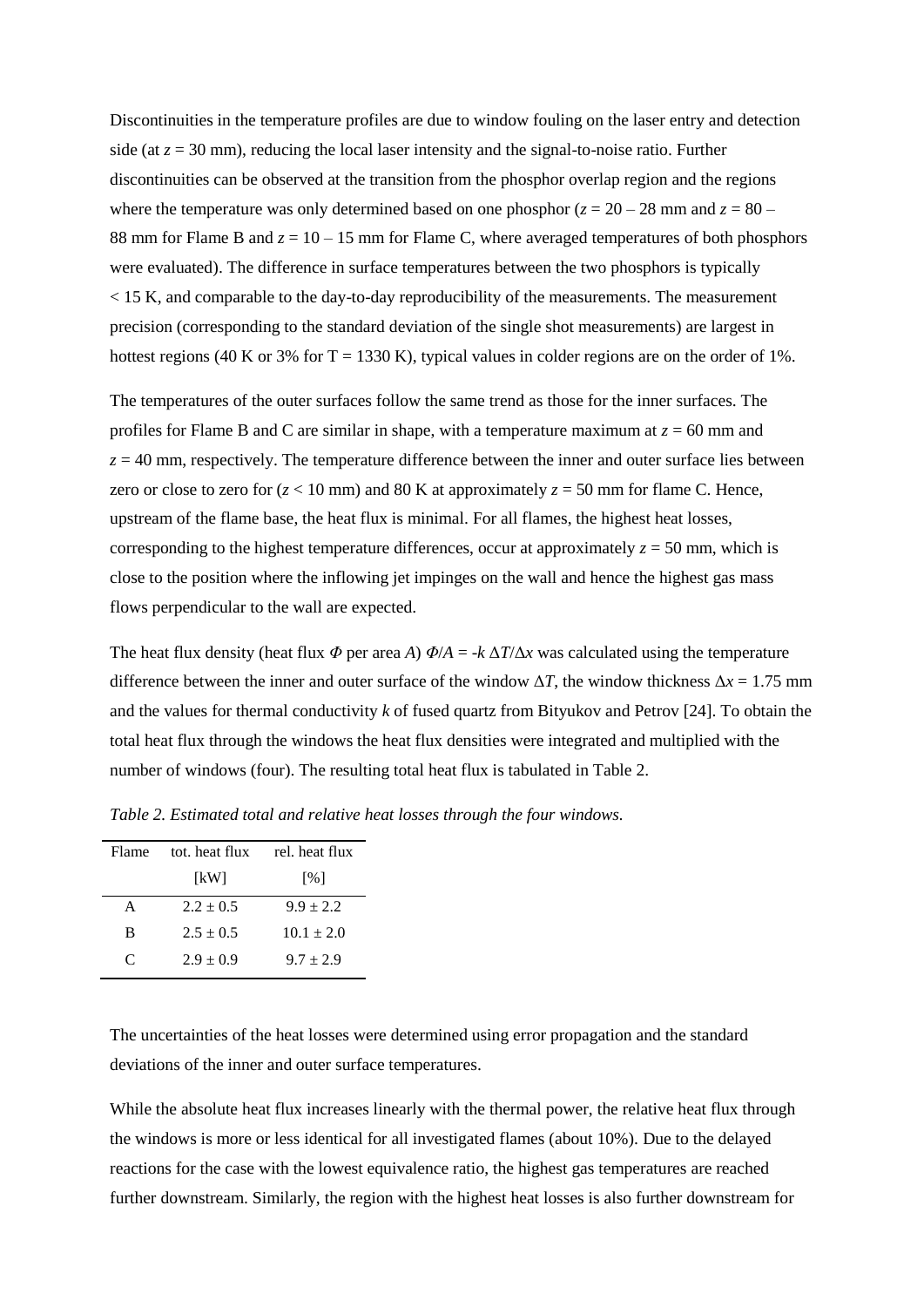Flame A (in comparison to Flame B and C); however the spatially, integrated relative heat loss remains on the same order of magnitude.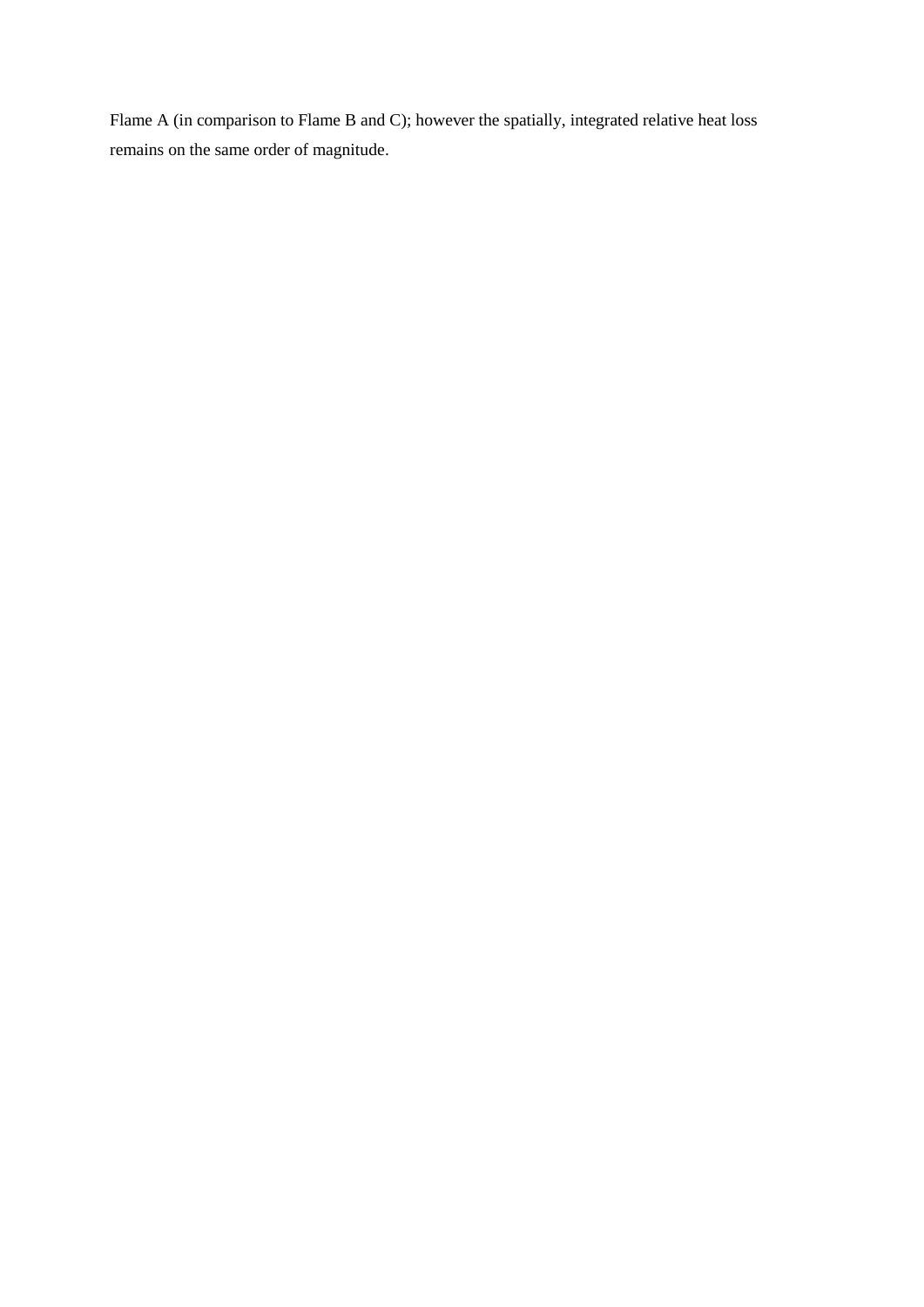### **Conclusions**

In the current study, the applicability of 2D wall temperature measurements in a gas turbine model combustor using thermographic phosphors was successfully demonstrated. Surface temperatures were measured with high precision on the combustion chamber windows and combustion chamber posts. Three different flames with constant air mass flow and varying fuel mass flow (corresponding to a variation of the equivalence ratio and thermal power) were studied in order to gain information about the influence of different flame shapes and gas temperatures on the window temperature distributions.

The absolute surface temperatures varied strongly with the thermal power and gas temperature. Interestingly, also the shapes of the temperature distributions on the windows exhibited significant differences for the three studied flames. The highest wall temperatures for flame A (lowest *φ*) were reached farther downstream in comparison to flame B and C (with higher *φ*) and also the lateral temperature profiles were different. In contrast to flames A and B, the flame reactions in flame A were not completed when the flow impinged the combustion chamber wall. Thus the square cross section of the combustion chamber had an influence on the temperature distribution of the windows. Since there is more space and time for the flow to complete reaction on its path to the corners of the combustion chamber, the highest wall temperatures were observed here for flame A, while the temperature in the center of the combustion chamber window was lower. This effect was not present for flames B and C, which featured an increased reactivity due to the higher equivalence ratio.

The heat flux across the combustion chamber windows was estimated by measuring the surface temperature on the inner and outer surface of the combustion chamber. The highest heat fluxes occurred at approximately the same axial location for all three flames, close to the location where the inflowing jet impinges on the combustion chamber wall and hence where the highest flow velocities perpendicular to the combustion chamber walls are expected. The absolute heat flux varied in dependence of the operating condition, the relative heat flux however was independent of the operating condition for the here examined cases.

### **Declaration of Competing Interest**

None.

### **Acknowledgements**

The investigations were conducted as part of the joint research program CEC (Siemens Clean Energy Center). The work was supported by the Bundesministerium für Wirtschaft und Energie (BMWi) as per resolution of the German Federal Parliament under Grant No. 03ET7073B.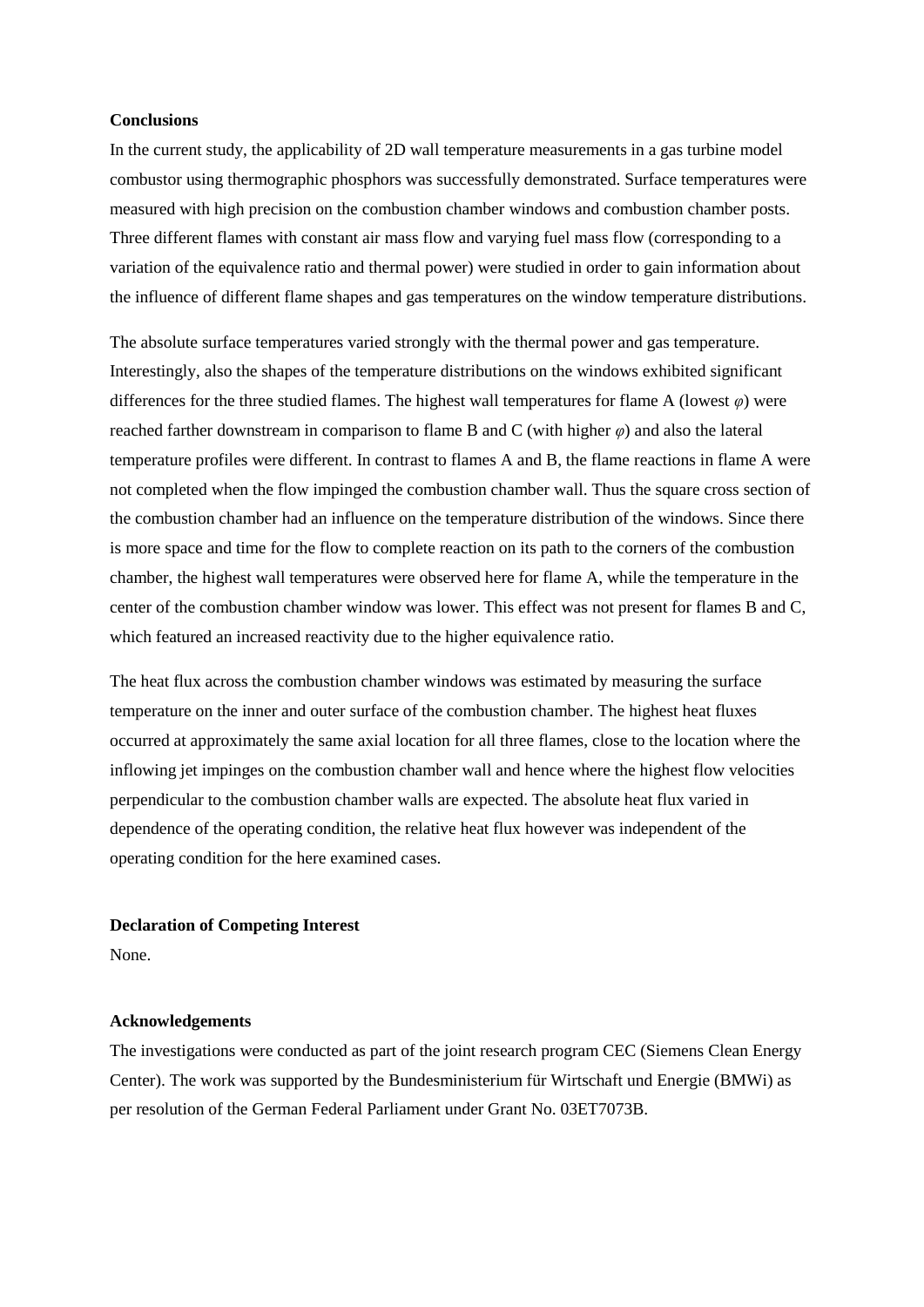# **References**

<span id="page-15-0"></span>[1] International Workshop on the Measurement and Computation of Turbulent Flames (TNF). <https://tnfworkshop.org/>

<span id="page-15-1"></span>[2] A. R. Masri, Partial premixing and stratification in turbulent flames, Proc. Combust. Inst. 35 (2) (2015) 1115-1136.

<span id="page-15-2"></span>[3] Y. M. Al-Abdeli, A. R. Masri, Review of laboratory swirl burners and experiments for model validation, Exp. Therm. Fluid Sci. 69 (2015) 178-196.

<span id="page-15-3"></span>[4] H. Seliger, M. Stöhr, Z. Yin, A. Huber, M. Aigner, Experimental and Numerical Analysis of FLOX®-Based Combustor for a 3kW Micro Gas Turbine Under Atmospheric Conditions, Proc. ASME Turbo Expo (2017) GT2017-63317.

<span id="page-15-4"></span>[5] M. Aldén, A. Omrane, M. Richter, G. Särner, Thermographic phosphors for thermometry: A survey of combustion applications, Prog. Energy Combust. Sci. 37 (4) (2011) 422-461.

<span id="page-15-5"></span>[6] J. Brübach, C. Pflitsch, A. Dreizler, B. Atakan, On surface temperature measurements with thermographic phosphors: A review, Prog. Energy Combust. Sci. 39 (1) (2013) 37-60.

<span id="page-15-6"></span>[7] M. K. Chyu, Y. C. Hsing, Use of a Thermographic Phosphor Fluorescence Imaging System for Simultaneous Measurement of Film Cooling Effectiveness and Heat Transfer Coefficient, Proc. ASME Turbo Expo (1996) 96-GT-430.

<span id="page-15-7"></span>[8] A. L. Heyes, S. Seefeldt, J. P. Feist, Two-colour phosphor thermometry for surface temperature measurement, Optics & Laser Technology 38 (4) (2006) 257-265.

<span id="page-15-8"></span>[9] L. Fan, Y. Gao, A. Hayakawa, S. Hochgreb, Simultaneous, two-camera, 2D gas-phase temperature and velocity measurements by thermographic particle image velocimetry with ZnO tracers, Exp. Fluids 58 (4) (2017) 34.

[10] C. Abram, B. Fond, A. L. Heyes, F. Beyrau, High-speed planar thermometry and velocimetry using thermographic phosphor particles, Appl. Phys. B 111 (2) (2013) 155-160.

[11] Z. Yin, B. Fond, G. Eckel, C. Abram, W. Meier, I. Boxx, F. Beyrau, Investigation of BAM:Eu2+ particles as a tracer for temperature imaging in flames, Combust. Flame 184 (2017) 249- 251.

<span id="page-15-9"></span>[12] A. Omrane, F. Ossler, M. Aldén, Two-dimensional surface temperature measurements of burning materials, Proc. Combust. Inst. 29 (2) (2002) 2653-2659.

<span id="page-15-10"></span>[13] T. Kissel, E. Baum, A. Dreizler, J. Brübach, Two-dimensional thermographic phosphor thermometry using a CMOS high speed camera system, Appl. Phys. B 96 (4) (2009) 731-734.

<span id="page-15-11"></span>[14] S. Someya, M. Uchida, K. Tominaga, H. Terunuma, Y. Li, K. Okamoto, Lifetime-based phosphor thermometry of an optical engine using a high-speed CMOS camera, Int. J. Heat Mass Transfer 54 (17) (2011) 3927-3932.

<span id="page-15-12"></span>[15] C. M. Arndt, M. Severin, C. Dem, M. Stöhr, A. M. Steinberg, W. Meier, Experimental analysis of thermo-acoustic instabilities in a generic gas turbine combustor by phase-correlated PIV, chemiluminescence, and laser Raman scattering measurements, Exp. Fluids 56 (4) (2015) 69.

<span id="page-15-17"></span>[16] C. M. Arndt, M. Stöhr, M. J. Severin, C. Dem, W. Meier, Influence of air staging on the dynamics of a precessing vortex core in a dual swirl gas turbine model combustor, 53rd AIAA/SAE/ASEE Joint Propulsion Conference (2017) AIAA 2017-4683.

<span id="page-15-13"></span>[17] W. Meier, C. Dem, C. M. Arndt, Mixing and reaction progress in a confined swirl flame undergoing thermo-acoustic oscillations studied with laser Raman scattering, Exp. Therm. Fluid Sci. 73 (2015) 71-78.

[18] C. Kraus, L. Selle, T. Poinsot, C. M. Arndt, H. Bockhorn, Influence of Heat Transfer and Material Temperature on Combustion Instabilities in a Swirl Burner, J. Eng. Gas Turbines Power 139 (5) (2016) 051503.

<span id="page-15-14"></span>[19] C. Knappe, M. Algotsson, P. Andersson, M. Richter, M. Tunér, B. Johansson, M. Aldén, Thickness dependent variations in surface phosphor thermometry during transient combustion in an HCCI engine, Combust. Flame 160 (8) (2013) 1466-1475.

<span id="page-15-15"></span>[20] C. C. Pilgrim, J. P. Feist, A. L. Heyes, On the effect of temperature gradients and coating translucence on the accuracy of phosphor thermometry, Meas. Sci. Technol. 24 (10) (2013) 105201. [21] T. Kissel, J. Brübach, M. Euler, M. Frotscher, C. Litterscheid, B. Albert, A. Dreizler, Phosphor thermometry: On the synthesis and characterisation of  $Y_3AI_5O_{12}$ :Eu (YAG:Eu) and YAlO3:Eu (YAP:Eu), Mater. Chem. Phys. 140 (2) (2013) 435-440.

<span id="page-15-16"></span>